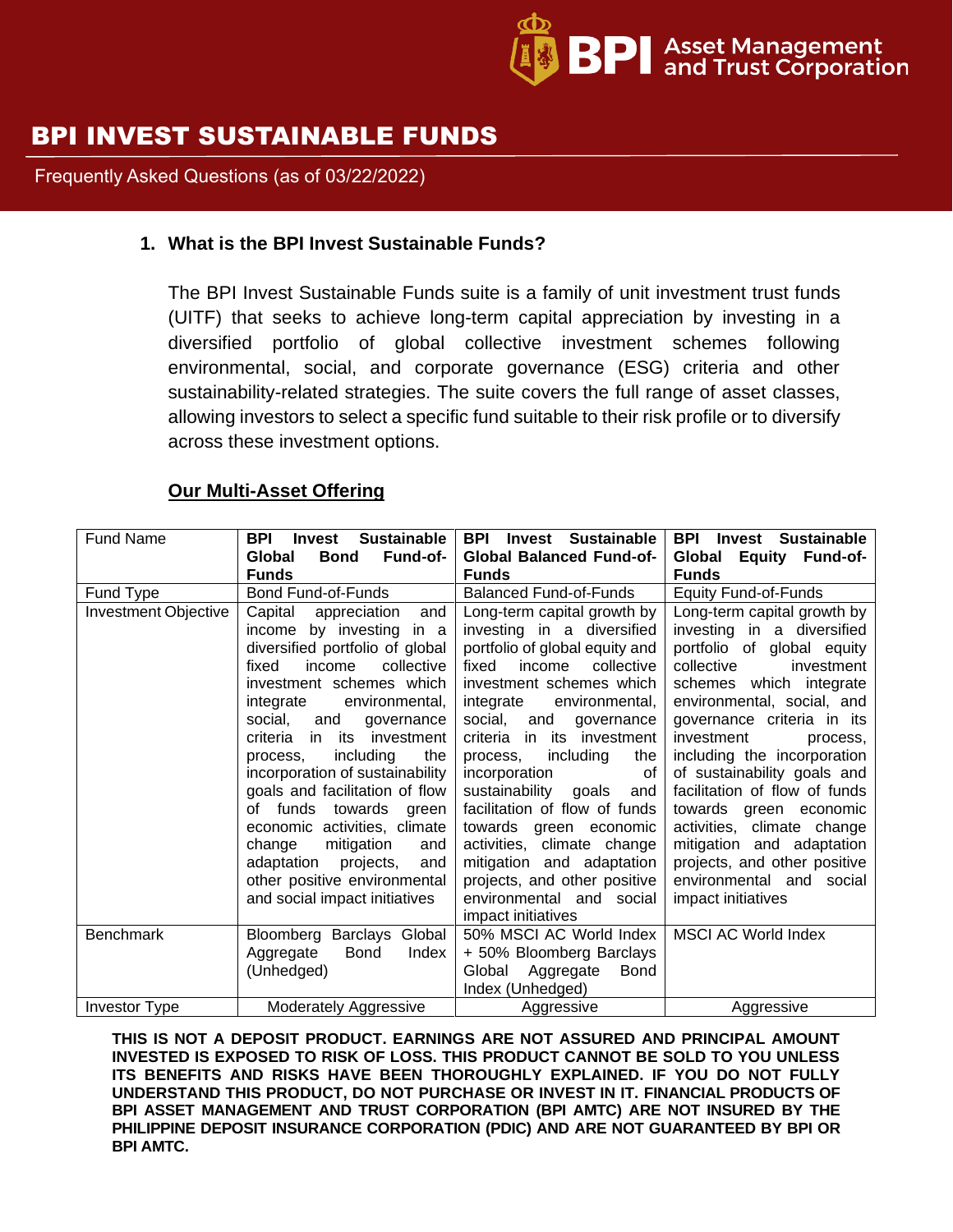| <b>Base Currency</b>      |                  | <b>US Dollars</b>              |            |  |
|---------------------------|------------------|--------------------------------|------------|--|
| Minimum                   |                  | USD 1,000.00                   |            |  |
| Initial/Maintaining       |                  |                                |            |  |
| <b>Investment Amount</b>  |                  |                                |            |  |
| Minimum                   |                  | <b>USD 500.00</b>              |            |  |
| <b>Transaction Amount</b> |                  |                                |            |  |
| <b>Cut-off Time</b>       | $2:30$ PM $*$    |                                |            |  |
| Subscription              | T+1 business day |                                |            |  |
| Settlement                |                  |                                |            |  |
| Redemption                |                  | T+5 business days (End of Day) |            |  |
| Settlement                |                  |                                |            |  |
| <b>Trust Fee</b>          | $0.50\%$ p.a.    | $0.75%$ p.a.                   | 1.25% p.a. |  |
| Holding<br><b>Minimum</b> |                  | <b>NONE</b>                    |            |  |
| Period/<br>Early          |                  |                                |            |  |
| <b>Redemption Penalty</b> |                  |                                |            |  |

*\*Due to the community quarantine restrictions imposed by the government, we are temporarily moving the cut-off time for all subscriptions and redemptions to 1:30PM until further notice.*

The BPI Invest Sustainable Funds suite is the first-of-its kind in the trust industry as BPI Asset Management and Trust Corporation (BPI AMTC) offers access to various investment funds (through its fund-of-funds structure) that employ a wide range of ESG and other sustainability-related strategies aligned with state-of-theart models and practices of leading global asset managers.

We manage the BPI Invest Sustainable Funds following a multi-theme approach, cognizant of the integral role of sustainability in the investment process and the business decisions of various companies and the rapid developments in this arena.

#### **Our Muti-Theme Approach**

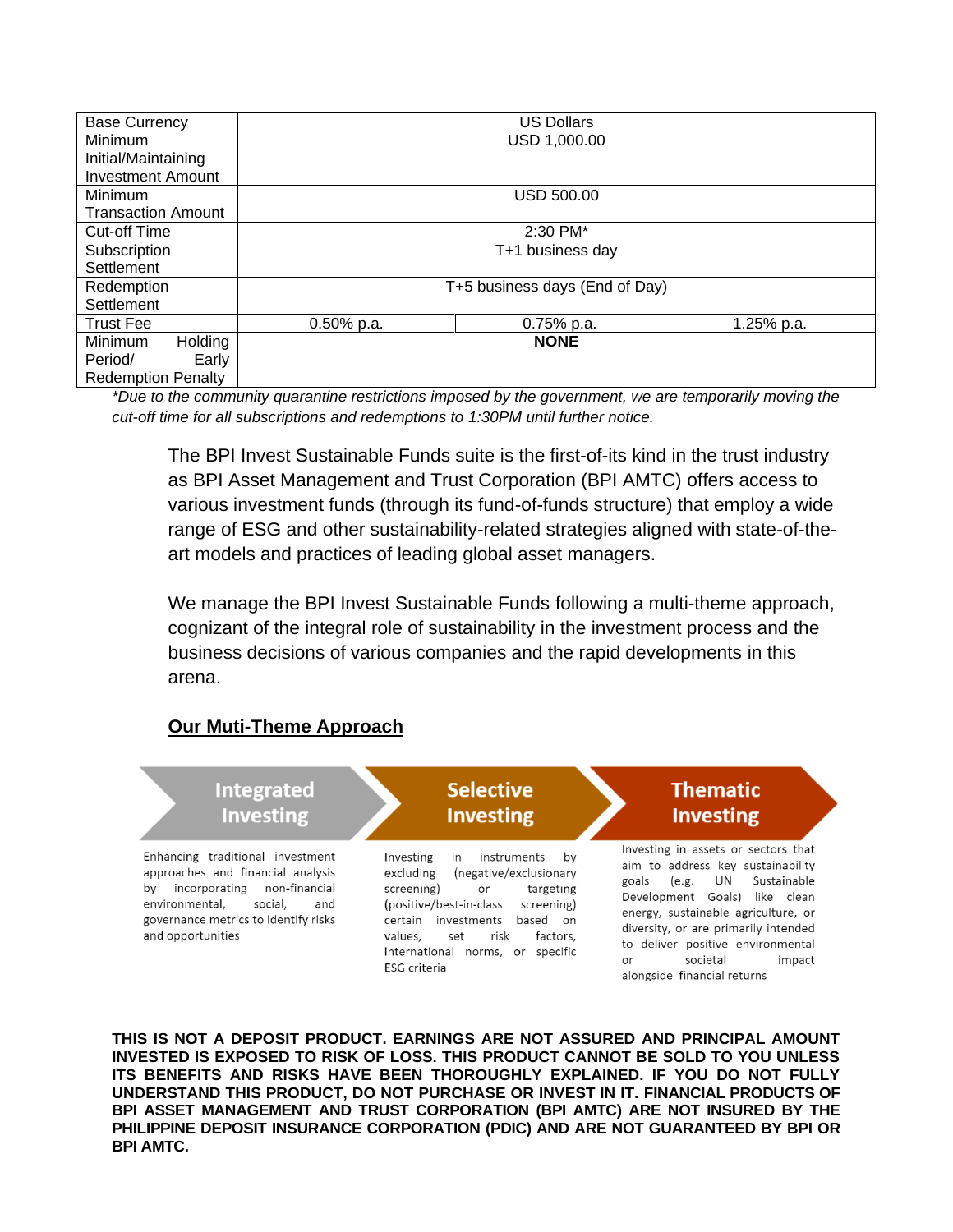## **2. What is a fund-of-funds?**

A fund-of-funds is a type of UITF that invests in two or more investment funds instead of investing in various direct securities. The investment funds purchased by a fund-of-funds are called target funds.

The fund-of-funds structure may be utilized to provide access to multiple global funds that may be too costly, have a high minimum initial investment, or are logistically challenging for local investors to directly purchase. Through a fund-offunds, investors are able to utilize the expertise of leading global fund managers while relying on BPI AMTC's capabilities on optimal target fund selection and portfolio management.

## **3. Who are allowed to invest in the BPI Invest Sustainable Funds?**

As a global investment outlet, the funds are suitable for investors with a moderately aggressive (for BPI Invest Sustainable Global Bond Fund-of-Funds) to an aggressive risk profile (for BPI Invest Sustainable Global Balanced Fund-of-Funds and BPI Invest Sustainable Global Equity Fund-of-Funds), with appreciation and understanding of the key risks particular to the fund especially market risk, foreign currency risk, country risk and liquidity risk (refer to the Fund's Product Highlight Sheet for a discussion of these risks). Clients investing in these funds should consider a long term investment horizon as redemptions will be affected by said risks.

In addition, participation to these funds shall be open to clients with legal capacity to contract and who are not considered US persons under the US securities and tax laws, subject to the other conditions, rules or provisions stated in the Plan Rules and those established by the Trustee.

# **4. Can clients enroll the BPI Invest Sustainable Funds in the Regular Subscription Plan (RSP)?**

Yes, clients can regularly invest in any of the funds through the Regular Subscription Plan (RSP) for as low as USD 500.00 every month or every quarter. Unfunded subsequent contributions under the RSP are not charged any penalty and will not affect the schedule or continuity of the RSP.

**THIS IS NOT A DEPOSIT PRODUCT. EARNINGS ARE NOT ASSURED AND PRINCIPAL AMOUNT INVESTED IS EXPOSED TO RISK OF LOSS. THIS PRODUCT CANNOT BE SOLD TO YOU UNLESS ITS BENEFITS AND RISKS HAVE BEEN THOROUGHLY EXPLAINED. IF YOU DO NOT FULLY UNDERSTAND THIS PRODUCT, DO NOT PURCHASE OR INVEST IN IT. FINANCIAL PRODUCTS OF BPI ASSET MANAGEMENT AND TRUST CORPORATION (BPI AMTC) ARE NOT INSURED BY THE PHILIPPINE DEPOSIT INSURANCE CORPORATION (PDIC) AND ARE NOT GUARANTEED BY BPI OR BPI AMTC.**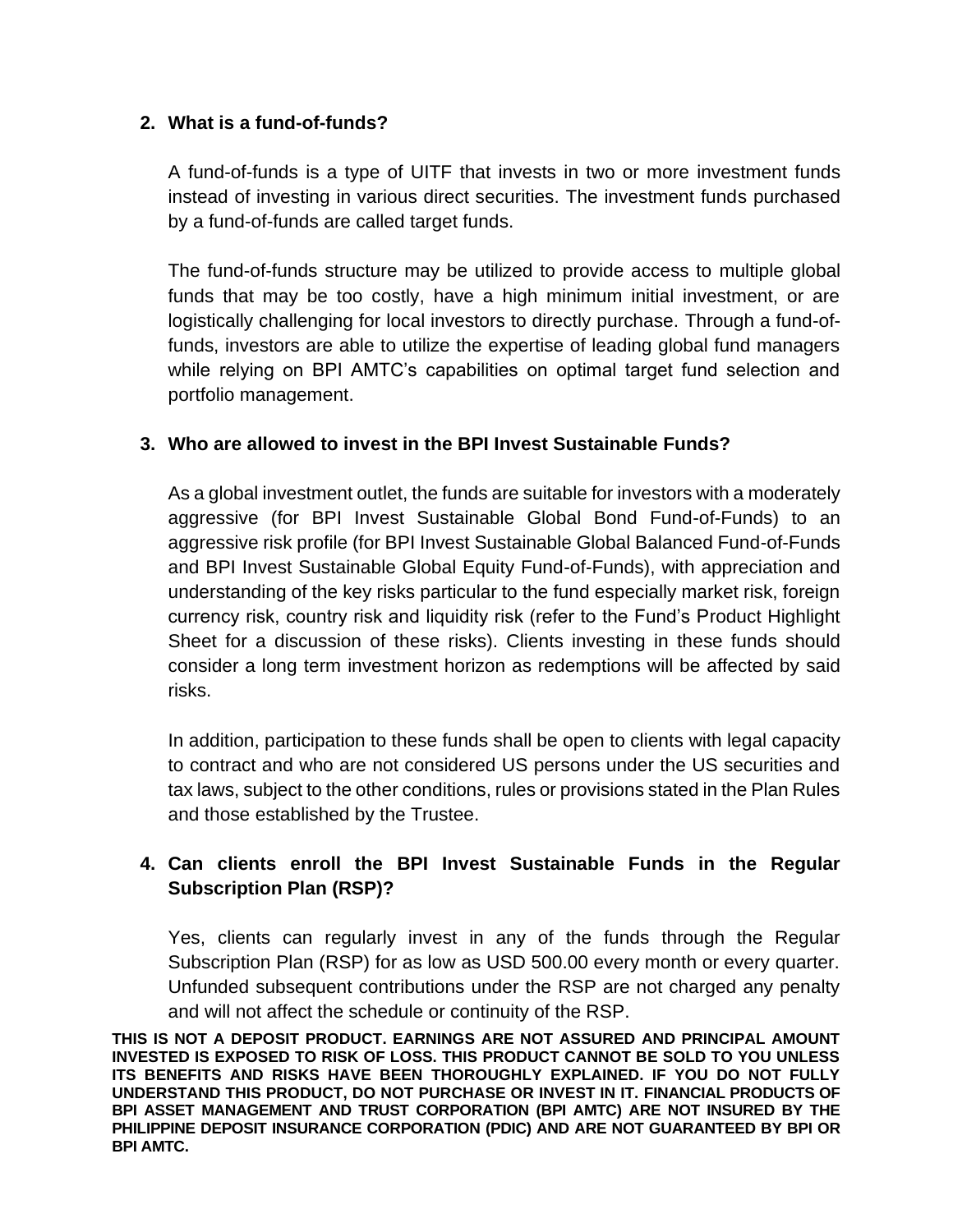However, we wish to remind clients to ensure suitability of the products with your current risk profile to guarantee continuity of your scheduled subscriptions.

## **5. Where can clients access the BPI Invest Sustainable Funds?**

The BPI Invest Sustainable Funds are currently available at **BPI branches, BPI Online, and BPI Mobile App**. Please watch out for further announcements on new channels where the Fund may be made available.

## **6. How do clients invest in the BPI Invest Sustainable Funds?**

## **a. If client has existing UITF investments with BPI AMTC**

Depending on the risk profile and nominated settlement account, clients may readily subscribe to the new funds through any of our **BPI branches** nationwide or the **BPI Online and BPI Mobile App** without the need to open a new account.

# **b. If client has an existing BPI deposit account but has no existing UITF investment**

Existing BPI depositors may use their deposit account\* as settlement account of the investment account. They will be asked to take a client suitability assessment to determine their risk profile which shall serve as the basis of our UITF Certified Marketing Personnel's recommendation. Talk to one of our branch partners so they may assist you in the UITF account opening process.

*\*Certain specification requirements will be checked and discussed by one of our UITF Certified Marketing Personnel.*

#### **c. For non-BPI clients**

Clients that are new to BPI are required to open a BPI deposit account that shall serve as settlement account for investment fund transactions. They will also be asked to take a client suitability assessment to determine their risk profile which shall serve as the basis of the UITF Certified Marketing Personnel's recommendation. Likewise, the UITF Certified Marketing Personnel will assist clients through the UITF account opening process.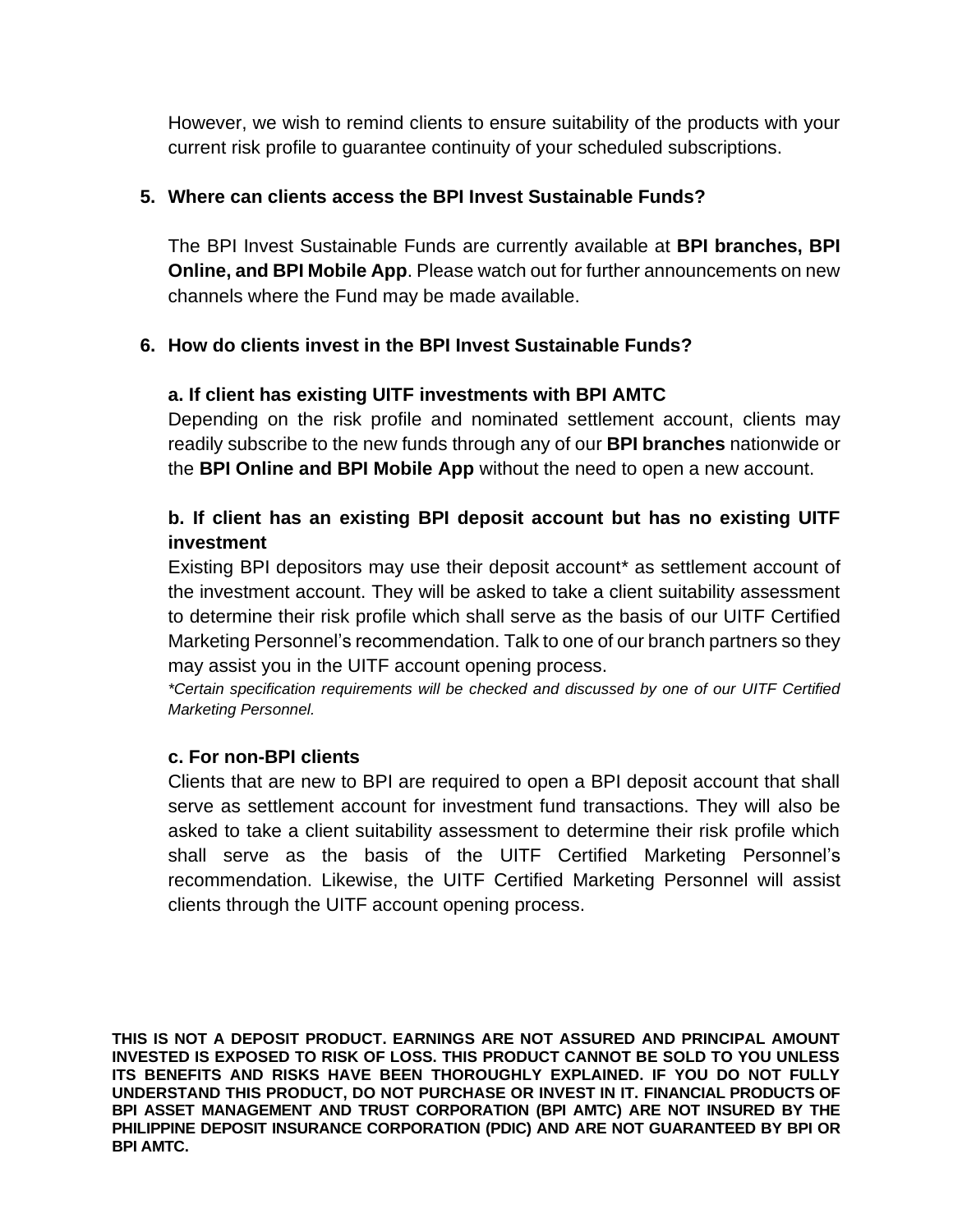## **7. How much is the trust fee of the BPI Invest Sustainable Funds?**

The BPI Invest Sustainable Funds have trust fees of 0.50%-1.25% per annum, depending on the specific fund-of-funds (kindly refer to #1). Said trust fee is already embedded in the daily calculation of the Net Asset Value/ Net Asset Value per Unit of each fund. Trust fees compensate BPI AMTC for the administration and management of the funds.

Note that as a fund-of-funds, each BPI Invest Sustainable Fund is invested in other collective investment schemes that are subject to their respective management fees. Similarly, the target funds are also subject to expenses such as, but not limited to, custody fees, transaction fees, and administration fees. The daily price of the target funds and published historical returns are all net of all these costs.

## **8. Is there a holding period?**

The funds have no minimum holding period. Clients may redeem their investments anytime subject to the set cut-off times, settlement schedule, and applicable NAVPU.

# **9. Is the process for subscribing and redeeming units into the BPI Invest Sustainable Funds the same as the current process for other BPI Invest and Odyssey funds?**

Yes, the same process and procedures already existing for the other BPI AMTC UITFs should apply. If clients have an existing UITF account with BPI AMTC, then it's just a matter of buying into a new fund. No new account opening is required.

# **10.What is the cut-off time for subscribing/redeeming units in the BPI Invest Sustainable Funds?**

Based on the Plan Rules, the cut-off time for subscribing and redeeming BPI Invest Sustainable Funds is 2:30PM. However, due to the community quarantine restrictions imposed by the government, we are temporarily moving the cut-off time for all subscriptions and redemptions to 1:30PM until further notice.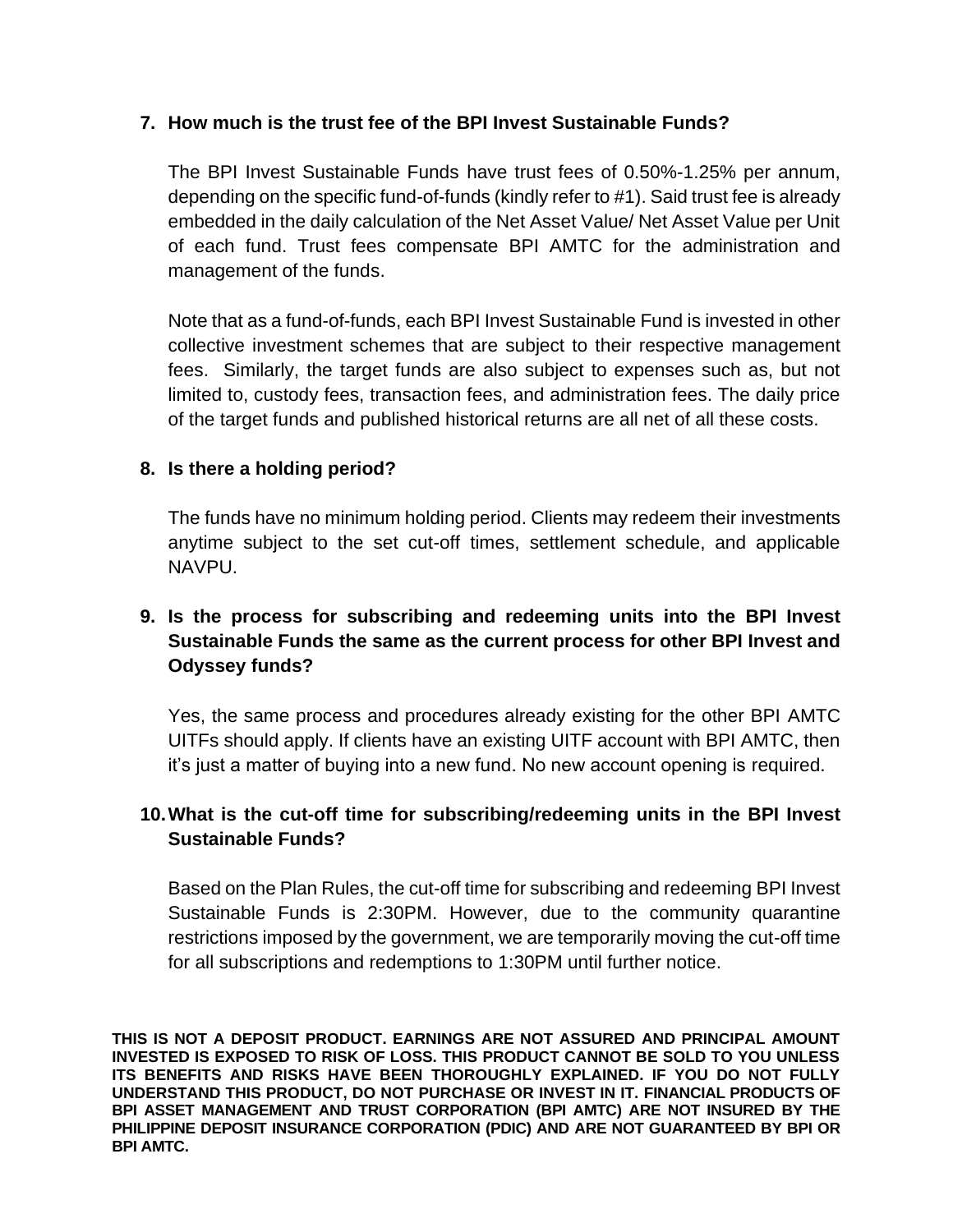Orders done after the applicable cut-off time will be considered for the next valuation day's transaction.

## **11.When do I expect the crediting of my redemption proceeds?**

Proceeds of redemption orders within the cut-off time will be credited to the client's nominated settlement account on Day 6 end-of-day.

# **12.What reports shall I receive?**

Investors of the funds will receive a Transaction/Confirmation Advice for every subscription or redemption transaction. This is the only official document evidencing/confirming their subscription to/redemption from the fund. They will also receive a Statement of Account after every calendar quarter.

# **13.In what target funds will the BPI Invest Sustainable Funds invest?**

Following BPI AMTC's fund accreditation process, an initial list of target funds has been identified as follows:

| <b>Fund</b>                                                       | <b>Mandate</b> | <b>Theme</b>                      | <b>ESG</b><br>Rating/<br>EU<br><b>Sustainable</b><br><b>Finance</b><br><b>Disclosure</b><br><b>Regulation</b><br><b>Classification</b> |
|-------------------------------------------------------------------|----------------|-----------------------------------|----------------------------------------------------------------------------------------------------------------------------------------|
| PIMCO Global Bond ESG<br>Fund                                     | Active         | <b>Global ESG</b>                 | Article 9                                                                                                                              |
| <b>PIMCO</b><br>Global Investment<br><b>Grade Credit ESG Fund</b> | Active         | Credit<br>Corporate<br><b>ESG</b> | Article 9                                                                                                                              |
| Global<br>Wellington<br>Impact<br><b>Bond Fund</b>                | Active         | Impact Investing                  | Article 9                                                                                                                              |

## **BPI Invest Sustainable Global Bond Fund-of-Funds**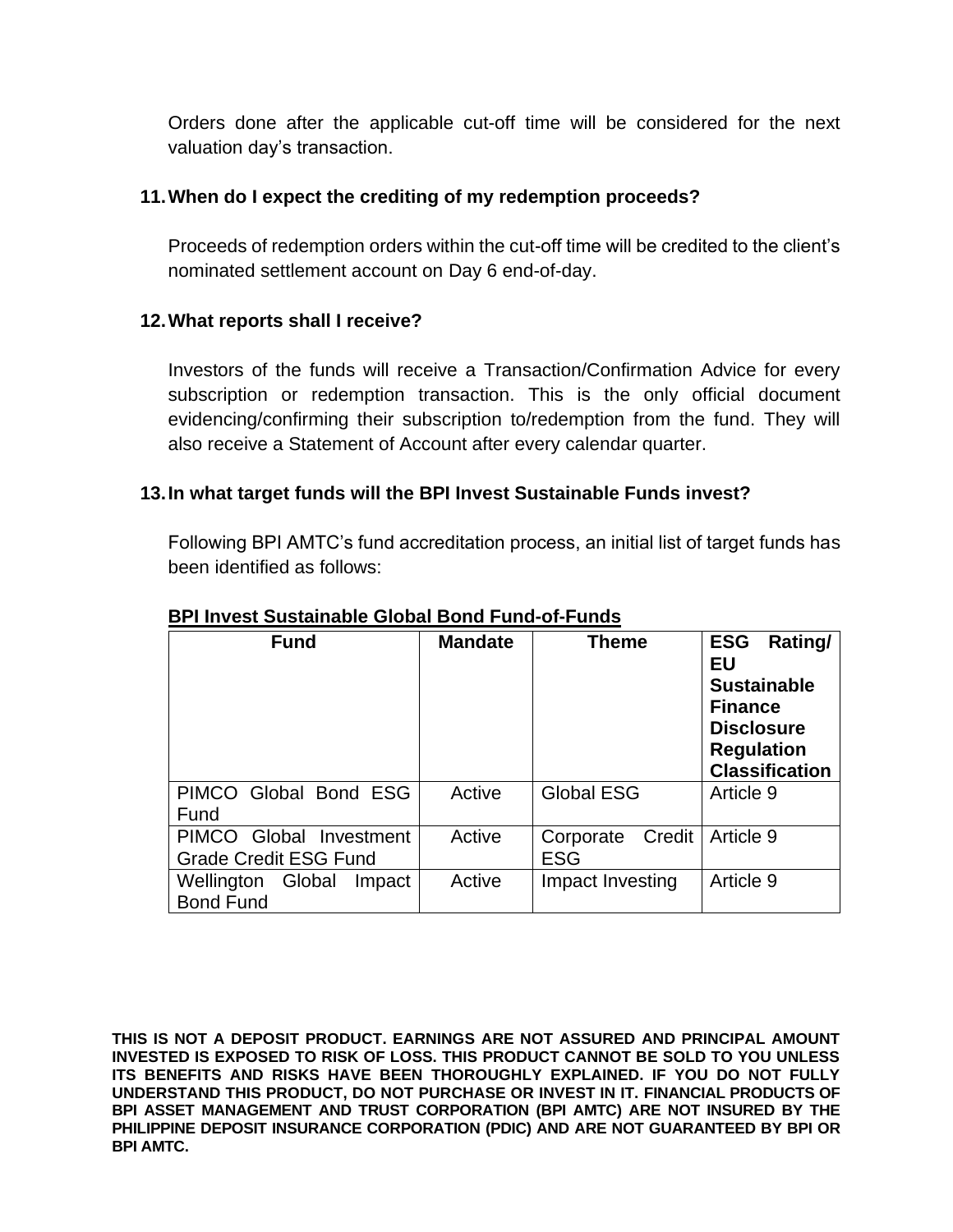|--|

| <b>Fund</b>                                                   | <b>Mandate</b> | <b>Theme</b>                           | Rating/<br><b>ESG</b><br>EU<br><b>Sustainable</b><br><b>Finance</b><br><b>Disclosure</b><br><b>Regulation</b><br><b>Classification</b> |
|---------------------------------------------------------------|----------------|----------------------------------------|----------------------------------------------------------------------------------------------------------------------------------------|
| PIMCO Global Bond ESG<br>Fund                                 | Active         | <b>Global ESG</b>                      | Article 9                                                                                                                              |
| PIMCO Global Investment<br><b>Grade Credit ESG Fund</b>       | Active         | Credit<br>Corporate<br>ESG             | Article 9                                                                                                                              |
| Wellington Global<br>Impact<br><b>Bond Fund</b>               | Active         | Impact Investing                       | Article 9                                                                                                                              |
| Janus Henderson Horizon<br>Global Sustainable Equity<br>Fund  | Active         | Sustainable<br>Global                  | Article 9                                                                                                                              |
| JPMorgan<br>Emerging<br>Markets Sustainable Equity<br>Fund    | Active         | <b>Emerging Markets</b><br>Sustainable | Article 8                                                                                                                              |
| Global<br><b>ISF</b><br>Schroder<br><b>Sustainable Growth</b> | Active         | Sustainable<br>Global                  | Article 8                                                                                                                              |
| Wellington<br>Global<br>Impact<br>Fund                        | Active         | Impact Investing                       | Article 9                                                                                                                              |

#### **BPI Invest Sustainable Global Equity Fund-of-Funds**

| <b>Fund</b>                                                              | <b>Mandate</b> | <b>Theme</b>                           | <b>ESG</b><br>Rating/<br>EU<br><b>Sustainable</b><br><b>Finance</b><br><b>Disclosure</b><br><b>Regulation</b><br><b>Classification</b> |
|--------------------------------------------------------------------------|----------------|----------------------------------------|----------------------------------------------------------------------------------------------------------------------------------------|
| Henderson<br>Horizon<br>Janus<br>Global<br>Sustainable<br>Equity<br>Fund | Active         | Sustainable Global                     | Article 9                                                                                                                              |
| JPMorgan<br>Emerging<br>Markets Sustainable Equity<br>Fund               | Active         | <b>Emerging Markets</b><br>Sustainable | Article 8                                                                                                                              |
| Schroder<br><b>ISF</b><br>Global<br><b>Sustainable Growth</b>            | Active         | Sustainable Global                     | Article 8                                                                                                                              |